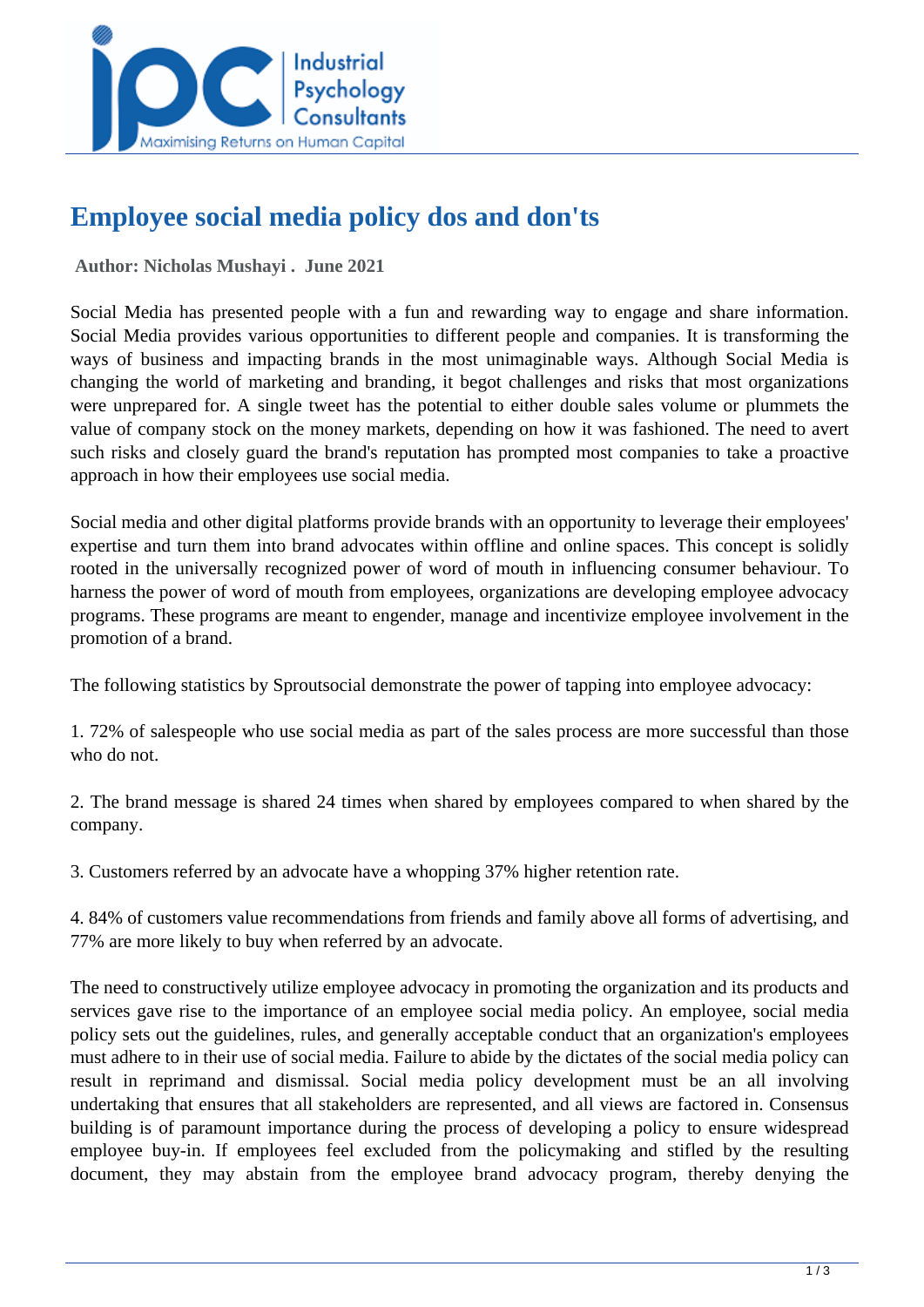

organization a chance to benefit from their participation.

The absence of a social media policy gives the employees carte blanche, and they may end up acting in ways that do more harm than good, hence defeating the whole process of advocacy. Employees social media activities can affect:

- 1. Performance
- 2. Fellow employees
- 3. Business partners and stakeholders like suppliers, customers, etc
- 4. The overall organization.

Employee social media policy is meant to avoid the above pitfalls and guide employees on using social media. A good social media policy can accomplish the following:

1. Set expectations – This entails removing all the ambiguity from the process and ensure that all the participants know what is expected of them. Employees are informed beforehand, the parameters they are expected to operate from within, hence this minimizes the risk outlined above.

2. Protect brand reputation – Company brands are powerful assets yet very fragile at the same time. As alluded to before, a single tweet can sink and ruin the entire brand, as a result enacting a social media policy is a good way of insulating the brand from social media risk.

3. Increase employee advocacy – Out of the fear of crossing the line, some employees avoid promoting the brand or participating in online conversations and engagements that involve the brand. A policy clarifies how employees are supposed to act and can go a long way in allaying their fears and eliciting their cooperation.

## **Employees social media policy dos and don'ts**

#### **Dos**

1. Clearly state the unwanted behaviour – many at times organizations assume that all employees are responsible and civilized members of the society with full knowledge of the generally acceptable behaviour and etiquettes. However, that is not the case, and a policy needs to prohibit unwanted conduct. For example, things like harassment, intimidation, and bullying reflect badly on the organization henceforth. The social media policy needs to shun such behaviour.

2. Disclosure of classified information – company employees are privy to closely guarded organizational secrets that, if disclosed, can damage the organization and weakens its

position. The policy must endeavour to avoid leaking such information by mistake or by intent due to